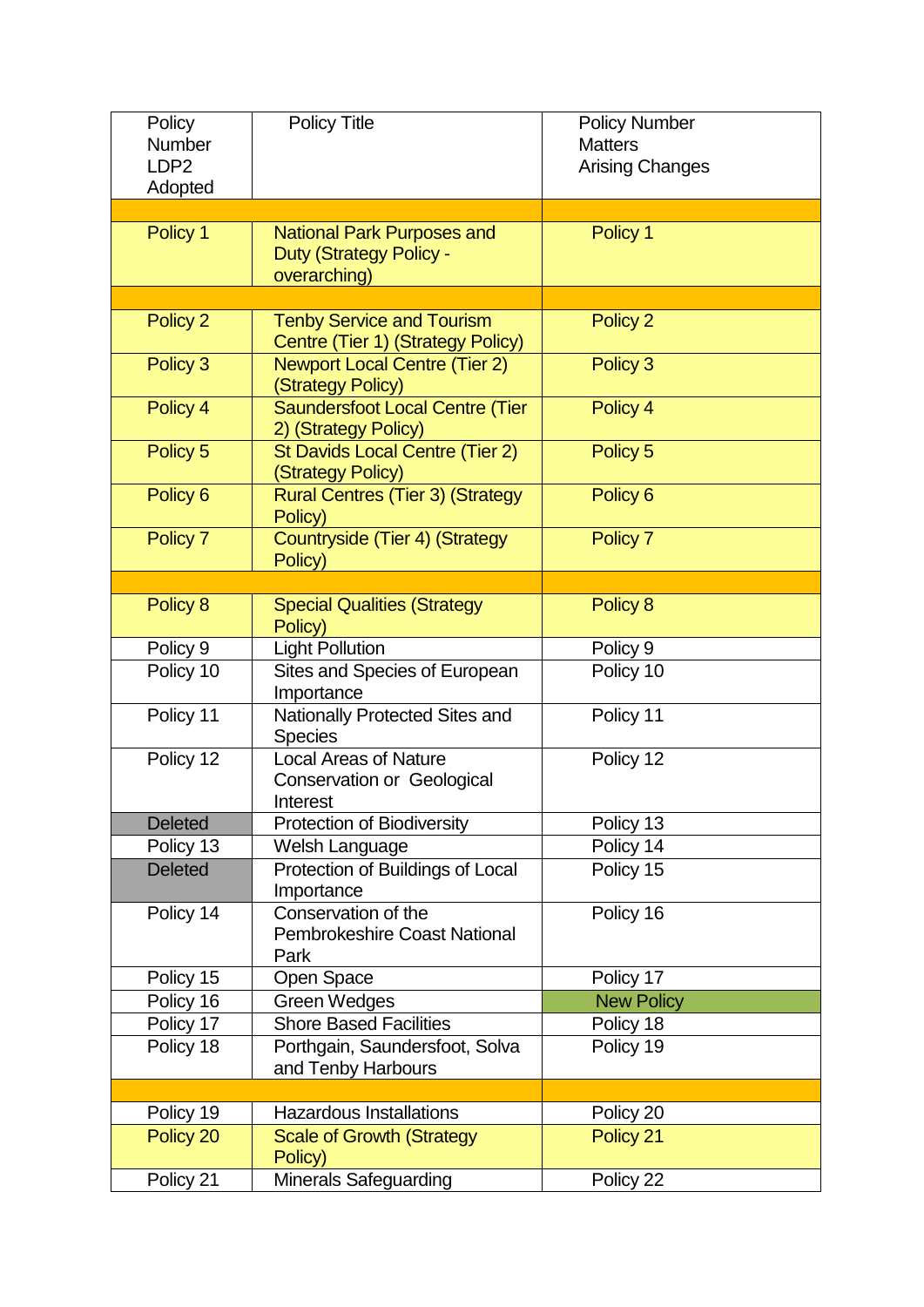| Policy           | <b>Policy Title</b>                                            | <b>Policy Number</b>   |
|------------------|----------------------------------------------------------------|------------------------|
| Number           |                                                                | <b>Matters</b>         |
| LDP <sub>2</sub> |                                                                | <b>Arising Changes</b> |
| Adopted          |                                                                |                        |
| Policy 22        | <b>Buffer Zones</b>                                            | Policy 23              |
| Policy 23        | <b>Borrow Pits</b>                                             | Policy 24              |
| Policy 24        | <b>Local Building Stone</b>                                    | Policy 25              |
| Policy 25        | Recycled, Secondary and Waste                                  | Policy 26              |
|                  | <b>Materials</b>                                               |                        |
| Policy 26        | <b>Inactive Mineral Sites</b>                                  | Policy 27              |
| Policy 27        | Local Waste Management                                         | Policy 28              |
|                  | <b>Facilities</b>                                              |                        |
| Policy 28        | Composting                                                     | Policy 29              |
|                  |                                                                |                        |
| Policy 29        | <b>Sustainable Design (Strategy</b>                            | Policy 30              |
|                  | Policy)                                                        |                        |
| Policy 30        | Amenity                                                        | Policy 31              |
| Policy 31        | <b>Minimising Waste</b>                                        | Policy 32              |
| Policy 32        | Surface Water Drainage                                         | Policy 33              |
| Policy 33        | Renewable Energy and Low                                       | Policy 34              |
| Policy 34        | <b>Carbon Energy</b><br><b>Flooding and Coastal Inundation</b> | Policy 35              |
|                  | (Strategy Policy)                                              |                        |
| Policy 35        | Development in the Coastal                                     | Policy 36              |
|                  | Change Management Area                                         |                        |
| Policy 36        | Relocation of existing permanent                               | Policy 37              |
|                  | dwellings affected by coastal                                  |                        |
|                  | change                                                         |                        |
| Policy 37        | Relocation and replacement of                                  | Policy 38              |
|                  | development (other than                                        |                        |
|                  | residential) affected by coastal                               |                        |
|                  | change                                                         |                        |
|                  |                                                                |                        |
| Policy 38        | <b>Visitor Economy (Strategy</b>                               | Policy 39              |
|                  | Policy)                                                        |                        |
| Policy 39        | <b>Loss of Hotels and Guest</b>                                | Policy 40              |
| Policy 40        | Houses                                                         | Policy 41              |
| Policy 41        | Self-Catering Development<br>Caravan, Camping and Chalet       | Policy 42              |
|                  | Development                                                    |                        |
| Policy 42        | Site Facilities on Tent, Chalet                                | Policy 43              |
|                  | and Caravan Sites                                              |                        |
| Policy 43        | <b>Employment Sites and</b>                                    | Policy 44              |
|                  | <b>Live/Work Units (Strategy Policy)</b>                       |                        |
| Policy 44        | <b>Protection of Employment Sites</b>                          | Policy 45              |
|                  | and Buildings                                                  |                        |
| Policy 45        | <b>Agricultural Diversification</b>                            | Policy 46              |
|                  |                                                                |                        |
| Policy 46        | <b>Housing (Strategy Policy)</b>                               | Policy 47              |